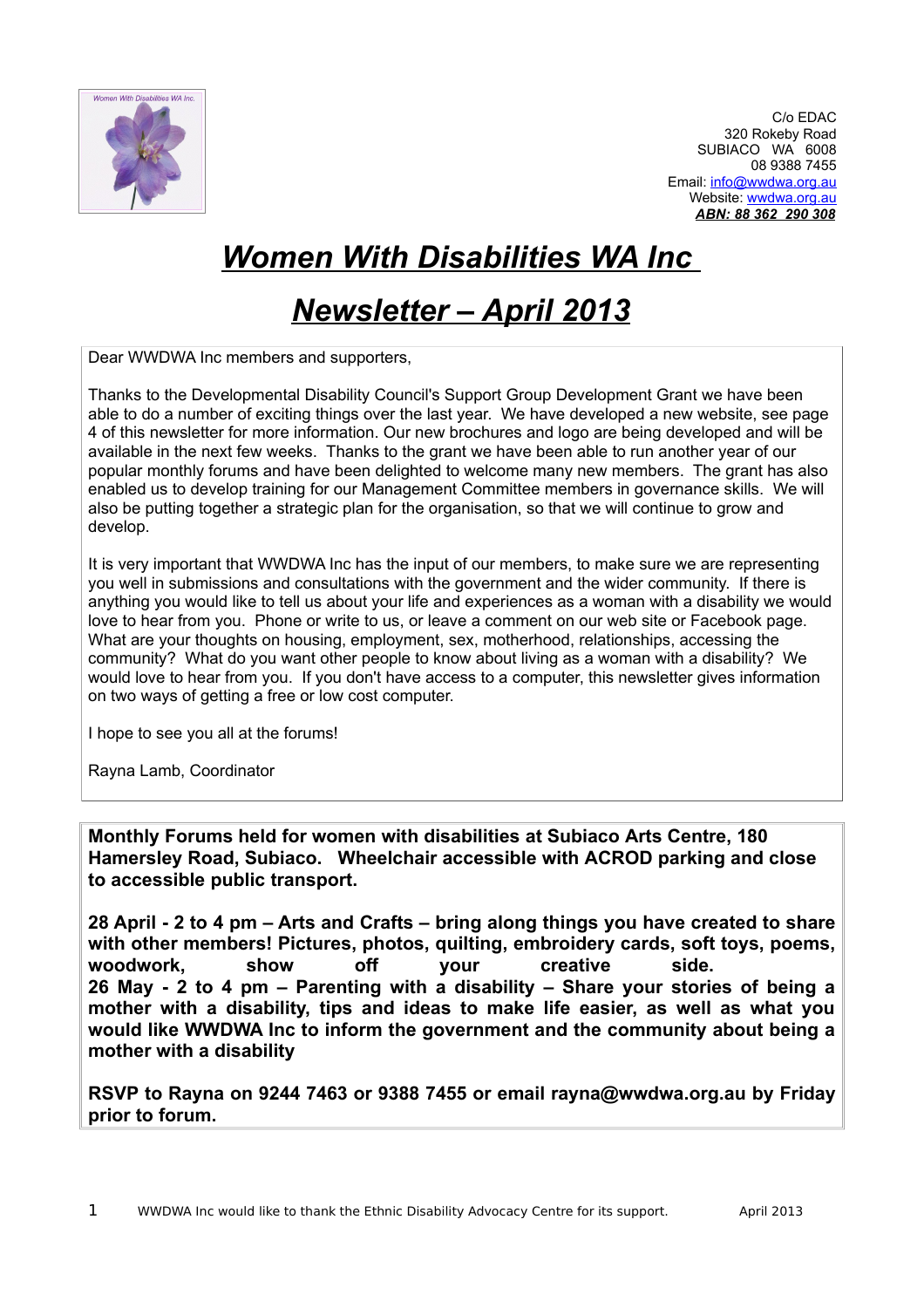## **Self-Advocacy And Peer Support For People With Disability**

Self Advocacy & Peer Support WA is aims to address an existing gap in Western Australia – selfadvocacy and peer support for people with disability. An online Facebook group has been established for group members to post questions, create events and share information and support each other in their self advocacy.

Self Advocacy & Peer Support WA will work to build the capabilities of people with disabilities so we are able to advocate as individuals and develop the skills to also do systemic advocacy on a range of issues that effect people with disabilities. Forums will be held throughout the year on topics identified by people with disability. Every forum will include time for people to share issues and successes, and enable people to act together to advocate if they wish. Forums are open to anyone with a disability and we hope they will provide a way for people from different disability groups to connect, share and learn from each other.

Self Advocacy & Peer Support WA has the potential to facilitate improved communication and collaboration between the diversity of people with disability and disability sector organisations.

### **The next forum will be on Sunday May 19th, 1pm to 4pm at the Tom Dadour Community Centre, 363 Bagot Rd Subiaco.**

**The topic is "How can we connect with other people with disability?" and will include how to use social media.** 

**Contact Samantha Jenkinson [sam@wheelycreek.net](mailto:sam@wheelycreek.net) or sms 0412887674 to find out more. <https://www.facebook.com/groups/375391525878376/>**

## **GAIN - a not-for-profit organisation established in 2000 by Kath Mazzella OAM to increase awareness & act as a voice on all Gynae issues & cancers.**

GAIN promotes an information service for women which brings together all gynaecological issues;

To promote awareness of gynaecological problems in a fun and enriching way;

To help the community overcome the sense of taboo that is associated with gynaecological issues;

To help the community overcome the 'stigma' attached to gynaecological issues eg. STI's associated with promiscuity

To raise awareness of the importance of knowing risks, symptoms and diseases of gynaecological health in building self-esteem;

To raise awareness of gynaecological issues and sexual health through public and private discussion & to help remove the stigma associated with gynaecological health;

To provide information about gynaecological/sexual health that results in better understandingand confidence.

<http://gain.org.au/>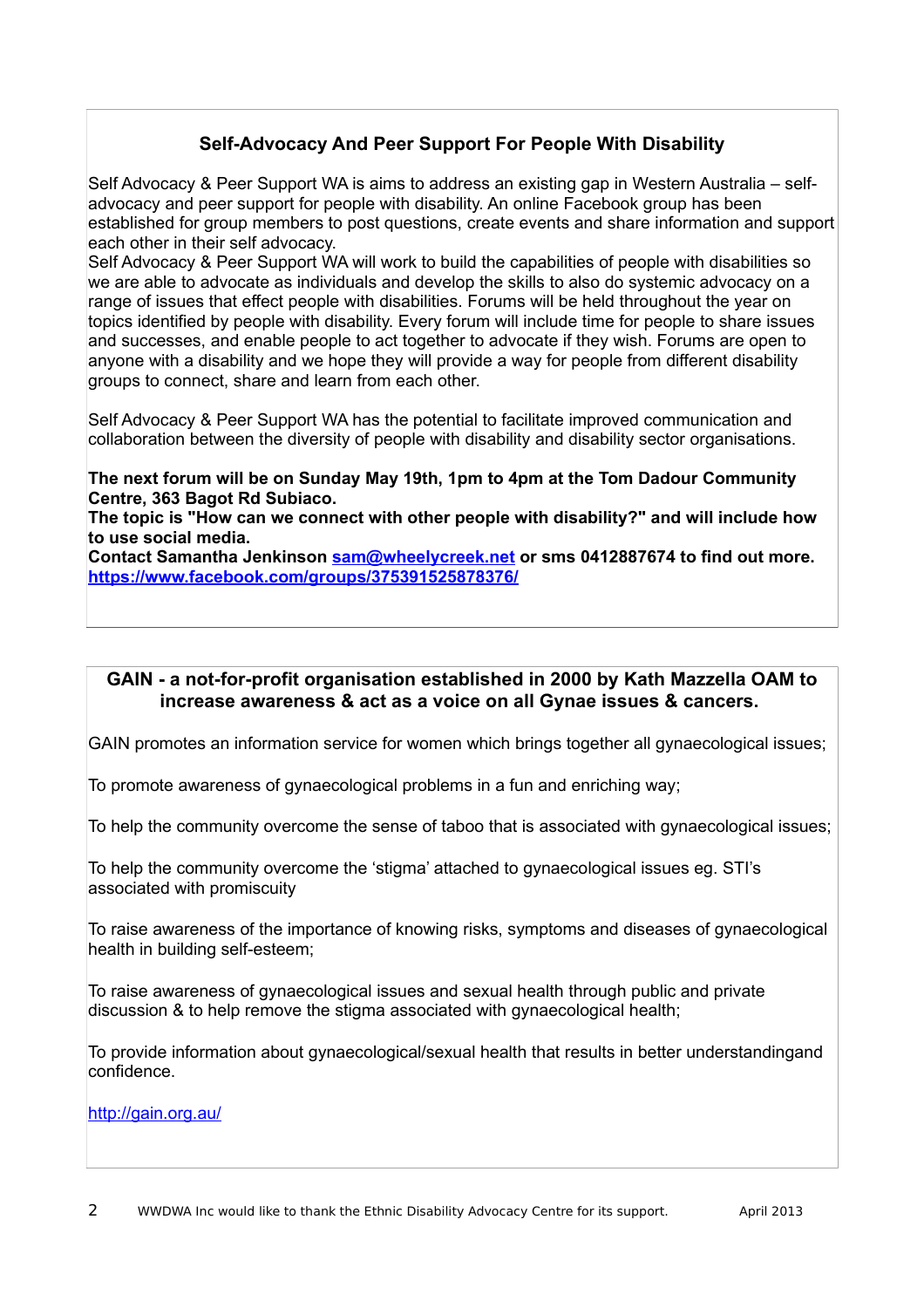## **RAC: Keeping you mobile 24/7.**

At the RAC we understand that mobility devices, such as electric and manual wheelchairs, can breakdown too. This can be unexpected and inconvenient, preventing you from getting to where you need to go – that's why we offer Wheels2go.

Wheels2go provides members, who have a mobility device, such as a manual or electric wheelchair, access to 24/7 roadside assistance. If we're unable to get you mobile, we can assist by arranging a taxi or calling a friend or carer on your behalf. Your Wheels2go membership entitles you to five (5) taxi trips a year valued at up to \$55 per trip, to a total of no more than \$275 for the membership year.

Call us on **13 17 03**

<http://rac.com.au/Motoring/Roadside-Assistance/wheels2go.aspx>

## **Stop the Violence Project: Improving Service Delivery for Women and Girls with Disabilities**

A national research project is looking at ways to improve service delivery for women and girls with disabilities who experience or are at risk of violence. The Stop the Violence Project headed by Women With Disabilities Australia (WWDA) is undertaking research to build the evidence base to support future reform of the service system to better respond to the needs of women and girls with disabilities. The project is funded by the Commonwealth Department of Families, Housing, Community Services and Indigenous Affairs (FaHCSIA) as part of the multi-layered approach to assisting women and girls with disabilities under the National Plan to Reduce Violence against Women and their Children.

The research seeks information from mainstream and specialist prevention and response policy making, representative and service provider organisations across domestic violence/sexual assault, disability services and other relevant service sectors including the criminal justice and victims support sectors in all states and territories, particularly in regards to their views and experience of policy and practice relevant to violence prevention and response for women and girls with disabilities. For more information or to participate in the project, please visit <http://www.stvp.org.au/survey.htm>

## **Low Cost and Free Computers**

Technology Assisting Disability WA (TADWA)

TADWA aims to provide affordable quality refurbished computer systems. They provide support to customers via free help desk and training.

Having access to computers and particularly the internet can help you to pay bills, do online banking, take courses, find information about anything that interests you and to improve social skills by using chat and email to communicate with friends.

Computers at reduced cost (via subsidies) may be available to people with disabilities, the frail aged and carers throughout Western Australia, pending the results of an eligibility assessment.

Telephone: (08) 9379 7400 tadwasupport@westnet.com.au [http://tadwa.org.au](http://tadwa.org.au/)